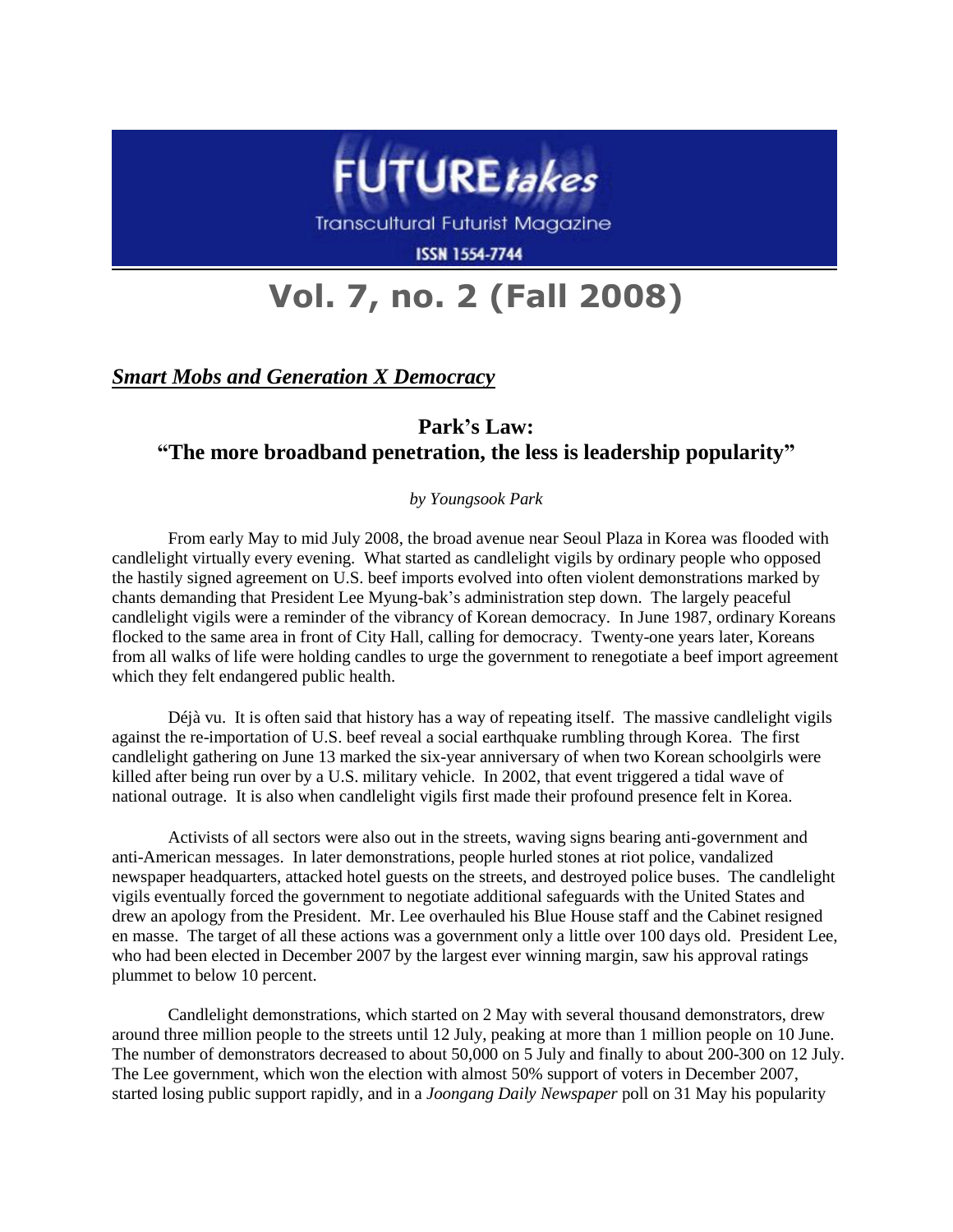dropped to 19.7%. By 5 June, a *Moonhwa Daily Newspaper* poll placed his popularity at 16.9%, and on 6 June it had dropped to 7.4% according to the *Naeil Shinmun (Daily)*.

The public support of the previous President Roh Moo-Hyun, who enjoyed overall popularity over 30% from 2003-2005 with broadband penetration of 70-80%, dropped to 11% in November 2006 when the broadband penetration was almost 90%. This was due to his ill management of real estate policies that resulted in sharp land price hikes. When President Lee"s popularity plummeted to 7.4% in June 2008, largely as a result of the candlelight demonstrations against his governance, the broadband penetration was 99.2%. Leadership popularity fluctuates but with more broadband penetration, the smarter public will ignore the government policies and the National Assembly"s legislations. The political power will become weaker due to active Internet-savvy mobs, and this is a new social revolution. The next Korean presidential elections will take place in 2013, and the Smart Mobs will be more powerful than ever and will weaken political leadership and leaders" popularity. Weaker government will emerge.

#### **BROADBAND PENETRATION AND SMART MOBS**

The demonstrations may have their origins in the dynamics of weak government vs. smart individuals and of representative democracy vs. participatory democracy. Even in the 1980s, Jerome Glenn foresaw that Korea will be the country to test the predictions involving Smart Mob activities and the decline of nation-state power relative to individual power in the 21st century, as discussed in his book *Future Mind*.

The more powerful "Smart Mobs" are defeating the new administration in Korea. Park Youngsook"s Law says the more broadband penetration, the less is leadership popularity. As noted by a few journals in Korea, when the broadband penetration went up to 90% during the previous administration, the leadership popularity and trust dropped below 20%. Recent events corroborate this law. However, this time the new government was only 100 days old and had a leadership popularity of less than 10%, while broadband penetration had increased to 99%. In a survey conducted by the *Naeil Shinmun* (*Tomorrow Daily)* in cooperation with the Hangil Research Institute, the current President"s popularity on June 6, 2008 went all the way down to 7.4% (12.1% with the "so so" repliers included).

South Korea"s broadband network is the most developed in the world, a rank indicated in May 2008 by the international Information Technology and Innovation Foundation (ITIF). The rank takes the penetration rate of broadband connectivity, the average connection speed, and the prices into account. South Korea"s broadband is the most developed, with a score of 15.92. Its home broadband penetration rate is 93 percent, and the average speed rate is 49.5 Mbps. Japan ranks second and Finland third. The United States ranks only 15th, with a home broadband penetration rate of 57 percent and an average speed rate of 4.9 Mbps. China"s overall Internet penetration rate is 16 percent, still below the global average of 19.1 percent.

However, in September 2008, South Korea became the only country that had completed a nationwide information superhighway infrastructure. It is first in the world in per capita Very High Speed Digital Subscriber Line users and is one of the global frontrunners in the information age. People spent 30.4 minutes per day online in 1998, but that figure almost tripled to 90.7 minutes by 2006. 75% of people have been using the Internet in 2008, and more than 30 million Koreans access the Internet everyday. South Korea is a leading country of the information technology revolution. In Korea, per capita mobile phone and Internet use is the highest in East Asia outside of city states like Singapore and Hong Kong.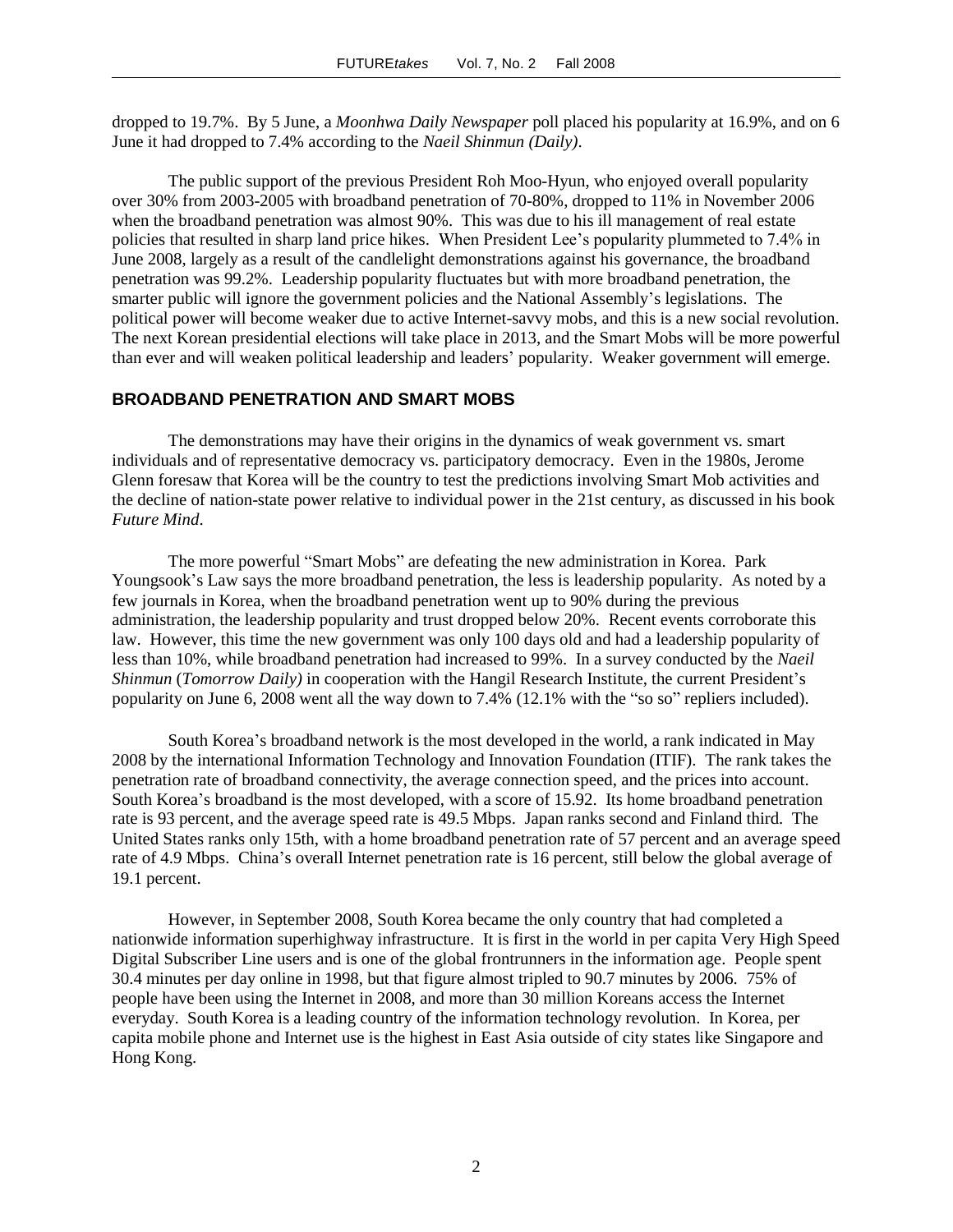It is very interesting to know what will happen in 5 years when the full-scale, high-powered mobile computing social networks are fully deployed in Korea. Park"s Law of the more broadband penetration, the less leadership popularity may still apply.

*Smart Mobs: The Next Social Revolution* is a book by [Howard Rheingold](http://en.wikipedia.org/wiki/Howard_Rheingold) that deals with the social, economic and political changes implicated by developing [technology.](http://en.wikipedia.org/wiki/Technology) The book covers subjects from [text-messaging](http://en.wikipedia.org/wiki/Short_message_service#Social_Impact_of_SMS) culture to [wireless](http://en.wikipedia.org/wiki/Wireless) [Internet](http://en.wikipedia.org/wiki/Internet) developments to the impact of the Web on the marketplace, according to the Wikipedia definition. The Smart Mobs consider themselves to be smart and powerful so that they do not respect authorities, and Generation X will not acknowledge decisions taken by the National Assembly nor by the government.

Korean protesters against the import of U.S. beef are Smart Mobs on steroids. The recent emergence of technology-enabled collective action in Korea has been spotted by the blogosphere: Agora Daum Web portal site. [Tecnhnokimchi](http://technokimchi.com/47) reports on the emergence of citizen journalism, an[d OhMyNews](http://english.ohmynews.com/articleview/article_view.asp?at_code=434502&no=382769&rel_no=1) writes about how its readers spontaneously provide a 'long tail' of funding in exchange for citizen media. Smart Mobs have overturned the entrenched power of the old and conservative media such as *Chosun Ilbo (Daily Newspaper)*, *Joongang Ilbo,* and *Donga Ilbo*.

#### **NATION-STATES – ECLIPSED?**

*Democracy in the Turmoil of the Future* by Jyrki Katainen, Chair of the Committee for the Future, and Mika Mannermaa, published in 2007, explains the declining role of nation-states. The EU has already restricted the state independent legislation and policies in terms of commercial policy, regional policy, taxation, etc. The sovereignty of nation-states is shrinking, reduced by the growth in power of market forces. Turnouts at elections have been declining. Citizens are less interested in being active members of political parties than they are in the ballot box. Up to 2017, demographic change will maintain the basic structure of the political party map, but after 2017, Generation X will create their own culture of influence, and they will not acknowledge decisions taken by the parliament but rather will create their own reality of influence with a mastery of technology and the dynamics of the economy. Influence outside of representative government will increase in different ways. Civil society organisations, the Internet, e-mail and mobile phones and virtual network power will increase. A democracy of minorities will emerge. The political parties of today have not "always" been around, nor will they always be. They will wither and die over the decades.

*Future Mind*, written by Jerome Glenn in the late 1980's, predicts the decline of government power. He said, "Although the nation-states will become more effective, other centers of power will grow faster. This will leave the nation-states less powerful in the 21st century relative to the growth of corporate, media, and individual power. Just as royalty is still a factor in the United Kingdom but lost power relative to the growth in parliamentary democracy, so too, nation-states will remain, but their autonomy will continue to erode. As a result, nation-states may have to accept new institutional arrangements to stay in power. Otherwise, they may become withering artifacts of autonomous power, much like what happened in England. Since corporations can move faster than governments and are not bound by geography, it is only a matter of time until they eclipse government power."

#### **DECISION MAKING IMPLICATIONS**

Therefore, in order to persuade the Smart Mobs, the government has to apply a whole new operating system to national affairs. The world is moving toward ubiquitous computing with collective intelligence for just-in-time knowledge to inform decisions. Vast peer-reviewed data banks are being interconnected so that composites of data from many sources can present the best facts available for a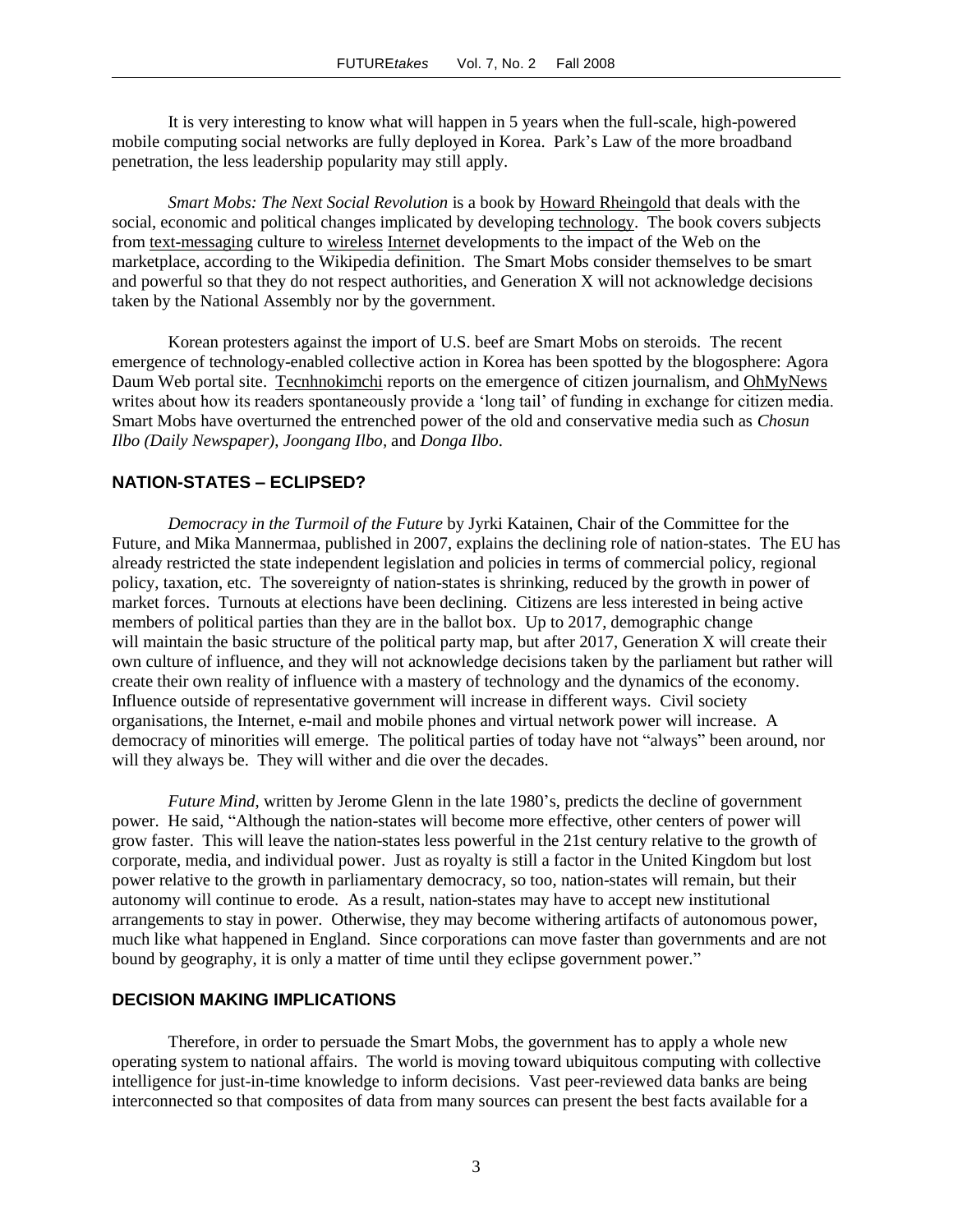given decision. At one time, decision making often reflected the judgment of individuals or very small groups, but now decision making benefits from the increasing use of open systems that invite broad and transparent participation of groups of experts and individuals from around the world. Ubiquitous computing will increase the number of decisions per day, constantly changing schedules and priorities. Open systems, democratization, and interactive media are involving more people in decision making.

Decision making will be increasingly augmented by the integration of ubiquitous sensors, a more intelligent Web, and institutional and personal intelligence software that helps us receive and respond to feedback for improving decisions. Such future capacities might help identify attractors of responsible decision making and network them for improved decisions. One new example is the Real Time Delphi that provides decision makers with rapid access to an ongoing synthesis of experts" judgments enabling rapid response to feedback.

The Korean government has to create the Real Time Delphi system to collect public opinions. Self-organization of volunteers around the world via Web sites, both progressives and conservatives, is another new strategy to increase transparency and expand participation in decision processes. In Korea all the popular Web sites are now progressive, and therefore, more conservative Web portals may be a solution to hear from the silent majority. It is also possible that more Smart Mobs behavior experts will be trained to cope with the challenges and that police and other government agencies will learn how to persuade the public to reason the government"s new policies. To deal with Smart Mobs" activities, the government will need to identify future trends for Smart Mobs.

*Youngsook Park has written an article about the recent Korean smart mob activities and direct democracy. In addition, she published articles about Park's Law in a few Korean journals. She is currently a senior adviser at the Australian Embassy Seoul, Chair of UN Future Forum (Millennium Project Korea Node of WFUNA), and Chair of World Future Society Korea. In addition, she is a founder and president of the Korean Foster Care Association which looks after some 4000 abandoned children.*

#### *POINTS FOR THE CLASSROOM (send comments to [forum@futuretakes.org\)](mailto:forum@futuretakes.org):*

- o *Park discusses how a Smart Mob can be influential or even decisive in the domestic politics of democracies. Within the next decade, to what extent will a Smart Mob be able to exert similar influence elsewhere – for example, against a corporation, a media outlet, or a foreign government?*
- o *Anyone who has access to the Internet is a potential member of a Smart Mob and of the "fourth estate" (the press). However, considering the proliferation of information (and the propensity of some people to "feast" only on information that is consistent with their viewpoints), to what extent will individual Smart Mob participants be influential?*
- o *Sources of identity are many – for example, one's community, nation, ethnicity, tribe or family, socioeconomic group, profession, religion, political affiliation or position, university, or sports team. Today, some people identify with larger groups, others identify with smaller groups, and still others experience a general sense of alienation. For its part, the role of the nation-state is declining, as Park and several other authors have noted. In what ways will the advent of the Smart Mob influence people's senses of identity in your part of the world?*
- o *What are the implications of the IT-enabled Smart Mob to a government's capability to plan long-range, give a selected course of action a fair chance to succeed, and manage expectations? Are these implications different in parliamentary democracies (that can be*